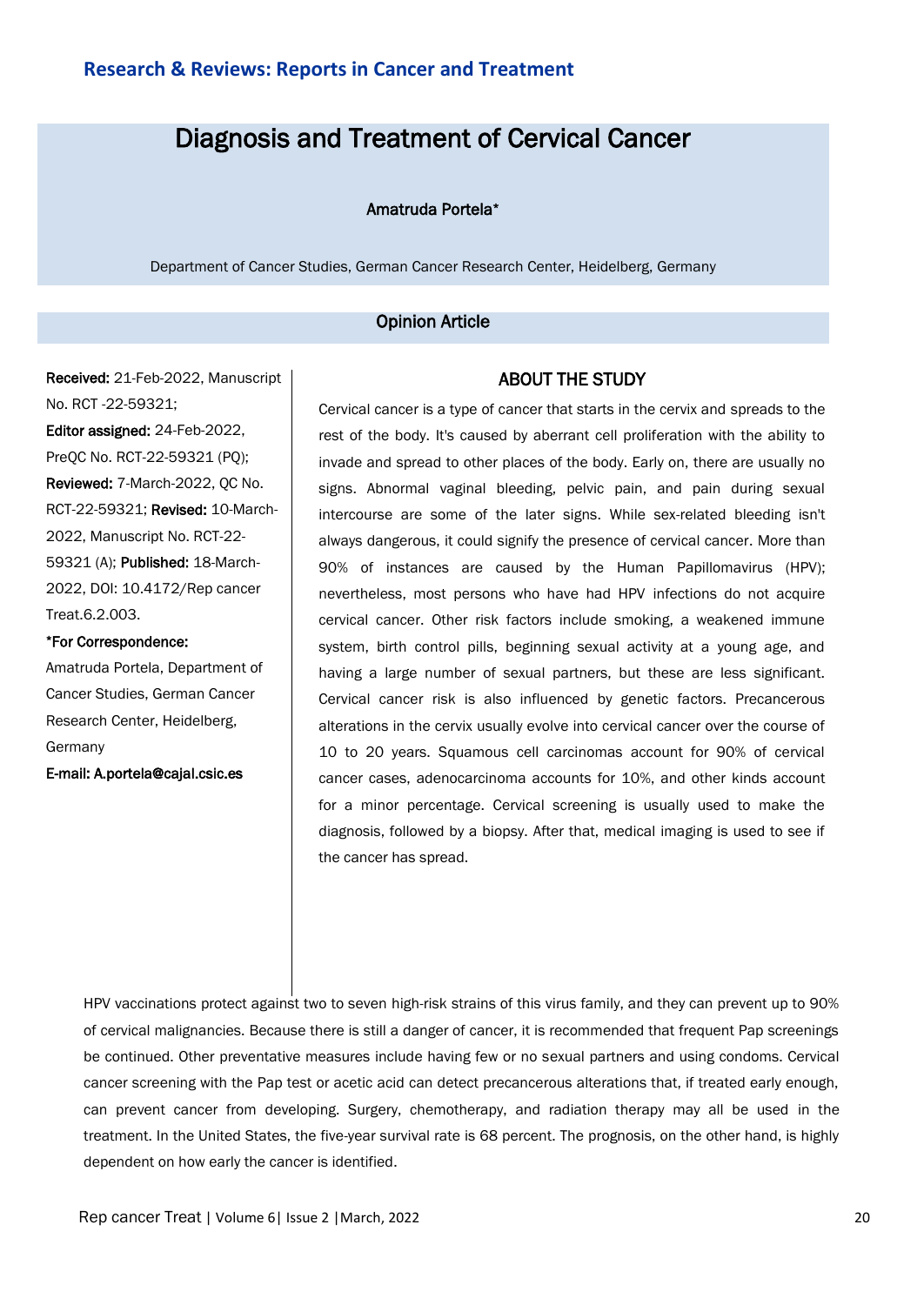#### **DIAGNOSIS**

#### Biopsy

The Pap test can be used as a screening tool, but it can result in a false negative in up to 50% of cervical cancer cases. Another source of concern is the high cost of Pap tests, which makes them prohibitively expensive in many parts of the world.

A cervix biopsy is required to confirm the diagnosis of cervical cancer or precancer. Colposcopy, a magnified visual inspection of the cervix helped by the use of a dilute acetic acid (e.g. vinegar) solution to highlight aberrant cells on the surface of the cervix, is frequently used, with visual contrast provided by colouring normal tissues a mahogany brown with Lugol's iodine.

Punch forceps are a type of medical equipment used for cervix biopsy. Part of the diagnosis is the colposcopic impression, which is a visual inspection-based estimate of disease severity. Loop electrical excision and cervical conization, in which the inner lining of the cervix is removed to be evaluated pathologically, are further diagnostic and therapy methods. If a biopsy reveals significant cervical intraepithelial neoplasia, these procedures are performed.

#### Precancerous lesions

Cervical intraepithelial neoplasia, a possible precursor to cervical cancer, is frequently detected when a pathologist examines cervical biopsies. Cervical intraepithelial neoplasia grading is used to grade premalignant dysplastic alterations.

Cervical cancer precursor lesions have had several names and histologic classifications during the twentieth century. The lesions were classified as mild, moderate, or severe dysplasia or Cancer *In Situ* by the World Health Organization categorization system (CIS). The term Cervical Intraepithelial Neoplasia (CIN) was used to emphasise the wide range of abnormalities seen in these lesions and to aid in treatment standardisation. CIN1 denotes mild dysplasia; CIN2 denotes moderate dysplasia, while CIN3 denotes severe dysplasia and CIS. CIN2 and CIN3 were recently combined to form CIN2/3. These are the results of a biopsy that a pathologist might report.

#### TREATMENT

Cervical cancer treatment varies widely over the world, owing to a lack of access to doctors trained in major pelvic surgery and the introduction of fertility-sparing therapy in affluent countries. Cervical cancer patients with less advanced stages of the disease often have treatment choices that allow them to keep their fertility if they so wish. Because cervical malignancies are radiosensitive, they can be treated with radiation at any stage if surgery isn't an option. Surgical surgery may be more effective than radiological intervention. In addition, chemotherapy has been shown to be more successful than radiation alone in the treatment of cervical cancer. When compared to radiotherapy alone, evidence suggests that chemoradiotherapy may improve overall survival and lower the chance of disease recurrence.

Measures to peri-operative care, such as "fast-track surgery" or "enhanced recovery programmes," have been shown to reduce surgical stress and increase recovery after gynaecological cancer surgery. Hysterectomy may be used to treat microinvasive carcinoma (stage IA) (removal of the whole uterus including part of the vagina). The lymph nodes are also removed in stage IA2. Local surgical treatments such as a loop electrical excision operation or a cone biopsy are options. More data is needed to inform decisions regarding different surgical methods for women with cervical cancer at stage IA2, according to a systematic review.

Rep cancer Treat | Volume 6| Issue 2 |March, 2022 21